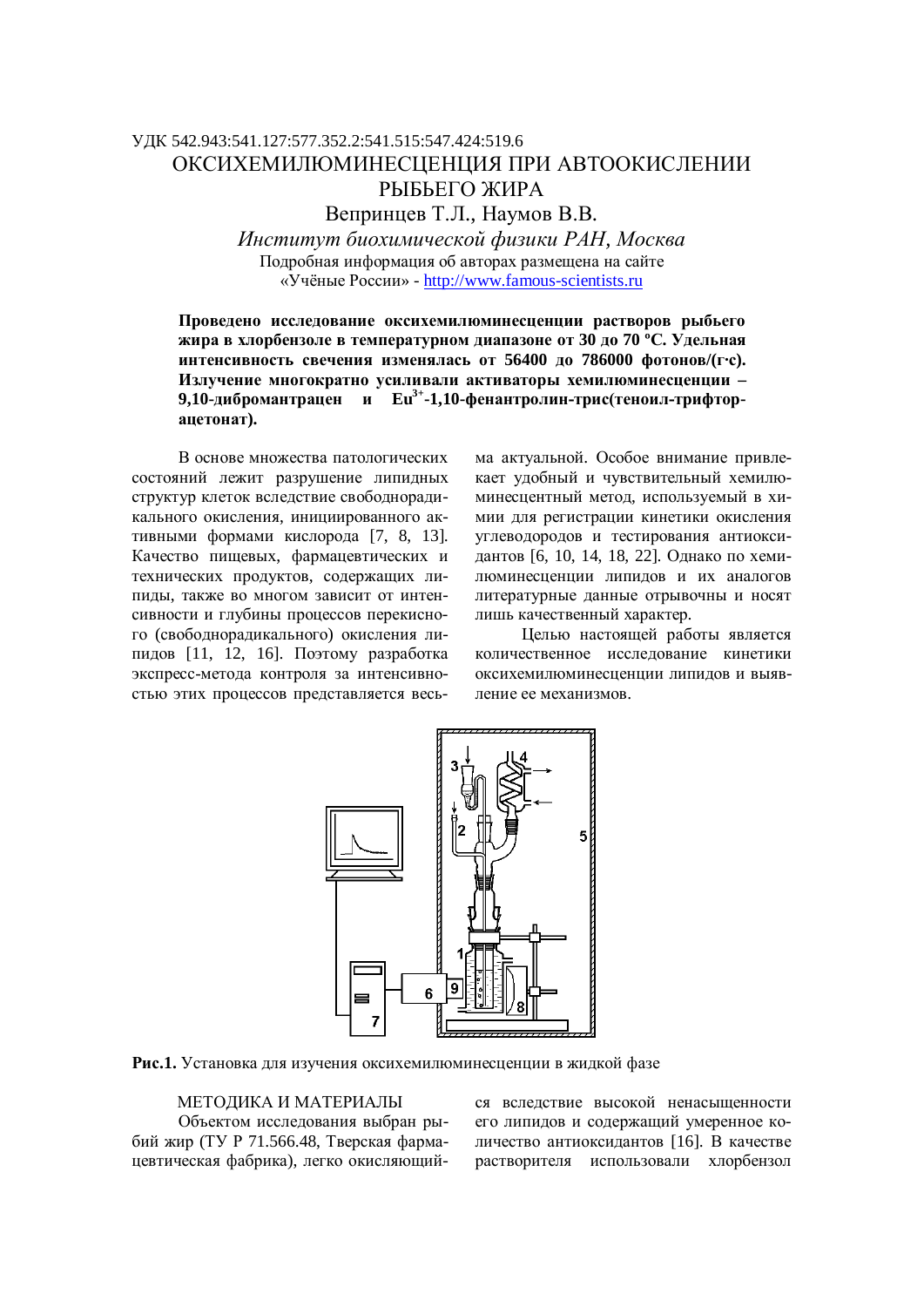(Acros Organics, 99+%). Регистрацию свечения осуществляли при помощи фотоэлектрического умножителя (ФЭУ) в составе модуля H7467 фирмы Hamamatsu (Япония), работающего в режиме счета фотонов.

Окисление проводили при температуре  $30 \div 70^{\circ}$ С и непрерывном барботировании воздуха на установке, представленной на рис. 1: термостатируемая ячейкареактор (1), снабженная устройствами для барботажа (2), ввода добавок (3) и обратным холодильником (4) была размещена в светонепроницаемой камере (5) со встроенным молулем Н7467 (6), полключенным к компьютеру (7). Светосбор осуществлялся при помощи параболического зеркала (8) и стеклянного цилиндрического световода (9). Процент светосбора составлял 1.92%, т.е. в фотоумножитель попадало 1.92% полного излучения образца.

В ряде опытов использовали активаторы хемилюминесценции – 9,10дибромантрацен и Eu<sup>3+</sup>-1,10-фенантролин-



Рис. 2. Кинетические кривые хемилюминесценции при окислении раствора (112.5 г/л) рыбьего жира в хлорбензоле.  $1 - \text{mym}$ ФЭУ, 2 – хлорбензол

Анализ литературных данных показывает, что в углеводородных системах возможны 2 механизма оксихемилюминеспеннии:

1) *свободнорадикальный*, когда при взаимодействии пероксидных радикалов трис(теноил-трифторацетонат) (хелат европия)  $[2]$ .

РЕЗУЛЬТАТЫ И ИХ ОБСУЖЛЕНИЕ

На рисунках 2-3 приведена кинетика хемилюминесценции растворов рыбьего жира в хлорбензоле при различных температурах и концентрациях. Можно видеть, что все кривые сходны по форме – интенсивность хемилюминесценции снижается по мере увеличения времени инкубации и приближается к определенному квазистационарному уровню, зависящему от исходной концентрации рыбьего жира и температуры опыта. Кривые, полученные при более высоких концентрациях при одной и той же температуре, расположены выше кривых, соответствующих меньшим концентрациям (рис. 3). Увеличение концентрации рыбьего жира приводит к пропорциональному возрастанию интенсивности хемилюминесценции (рис. 3). Это указывает на однотипный характер кинетики в исследованном диапазоне концентраций.



Рис. 3. Кинетические кривые хемилюминесценции растворов рыбьего жира в хлорбензоле при температуре  $60^{\circ}$ С. 1 – шум ФЭУ. Концентрации:  $2 - 0$ ; 3 – 112.5; 4 – 225.0; 5 –  $337.5 \frac{\Gamma}{\pi}$ 

(ROO<sup>\*</sup>) образуется продукт в возбужденном электронном состоянии (\*), быстро переходящий в основное состояние с испусканием кванта света [1, 5, 9, 18, 20, 22]

$$
ROO^{\bullet} + ROO^{\bullet} \to ROH + R_1 = O^{\ast} \to R_1 = O + h\nu,
$$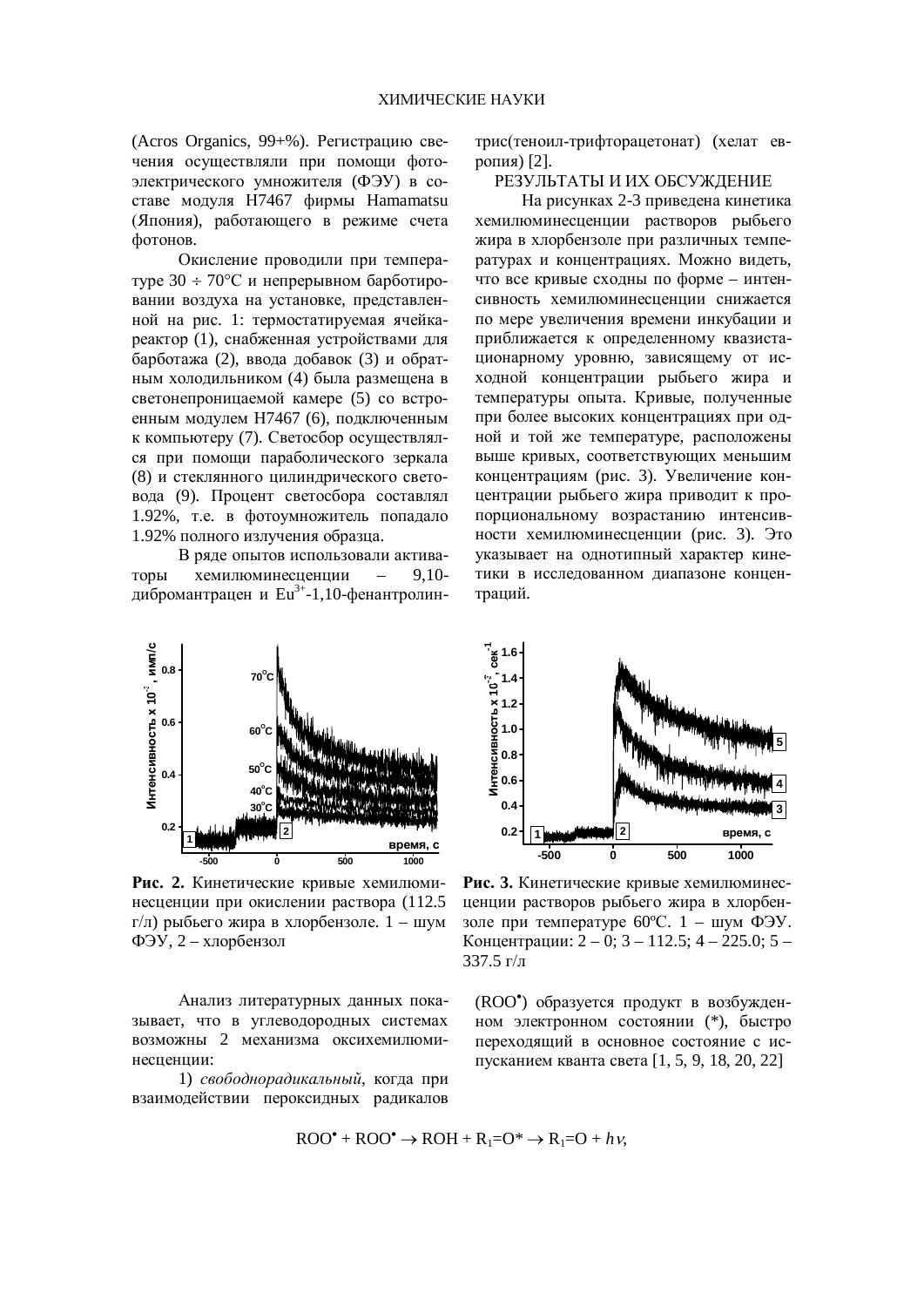2) молекулярный, когда квант света излучается при распаде промежуточного продукта окисления – диоксетана (D) [3, 4, 17, 19],

$$
Pearehtmi \to D \to R_1 = O + R_2 = O^* \to R_2 = O + h\nu.
$$

В первом случае интенсивность свечения, пропорциональная квадрату концентрации свободных пероксидных радикалов, должна снижаться при введении в систему антиоксидантов, реагирующих с этими радикалами и снижающих их концентрацию.

Известно, что липиды природного происхождения обычно содержат природные антиоксиданты, являющиеся ловушками свободных радикалов [7, 8, 16]. Следовательно, в их присутствии концентрации свободных радикалов незначительны. Поэтому можно отдать предпочтение второму механизму хемилюминесценции. Для доказательства этого на разных стадиях инкубации в исследуемый раствор добавляли высокоэффективный антиоксидант токоферол в концентрациях (2.5 ÷ 36) $\cdot 10^{-5}$ моль/л, способных полностью подавлять свободнорадикальную хемилюминесценцию, возбуждаемую по первому механизму [7, 15, 20]. При этом интенсивность свечения оставалась без изменений, что подтверждает предположение о молекулярном механизме хемилюминесценции.

Учитывая, что квантовый выхол фотоумножителя составляет 10%, была вычислена удельная интенсивность хемилюминесценции рыбьего жира (количество фотонов, излучаемое в единицу времени единицей массы жира) в исследованном температурном диапазоне (таблица 1).

Таблица 1. Удельная интенсивность хемилюминесценции раствора рыбьего жира в хлорбензоле

| Температура, °С | Удельная интенсивность $\times 10^{-3}$ , фотон/(г·с), |                           |
|-----------------|--------------------------------------------------------|---------------------------|
|                 | среднее значение ± стандартное отклонение              |                           |
|                 | максимальная                                           | минимальная               |
|                 | (начало опыта)                                         | (после 20 мин. инкубации) |
| 30              | $91.4 \pm 0.006$                                       | $56.4 \pm 0.050$          |
| 40              | $112 \pm 11.4$                                         | $59.3 \pm 6.03$           |
| 50              | $204 \pm 22.9$                                         | $98.4 \pm 2.78$           |
| 60              | $518 \pm 9.21$                                         | $219 \pm 11.6$            |
| 70              | $786 \pm 14.0$                                         | $223 \pm 11.8$            |

Излучение фотона происходит при переходе молекулы продукта окисления из электронно-возбуждённого состояния (Р\*) в основное (Р) по реакции

$$
P^* \to P + \phi \text{ot } H.
$$

При этом дожно выполняться соотношение

$$
\Delta E^* = E^* - E^{\circ} \ge hv,
$$

где  $E^{\circ}$  и  $E^{*}$  – энергии основного и возбужденного состояний,  $hv$  – энергия фотона.

Оценка энергии возбужденных состояний возможна благодаря использованию активаторов хемилюминесценции (А) – химически инертных веществ, способных участвовать в переносе электронной энергии по реакции

$$
P^\ast + A \to P + A^\ast
$$

с последующим излучением фотона [1, 2, 4, 22]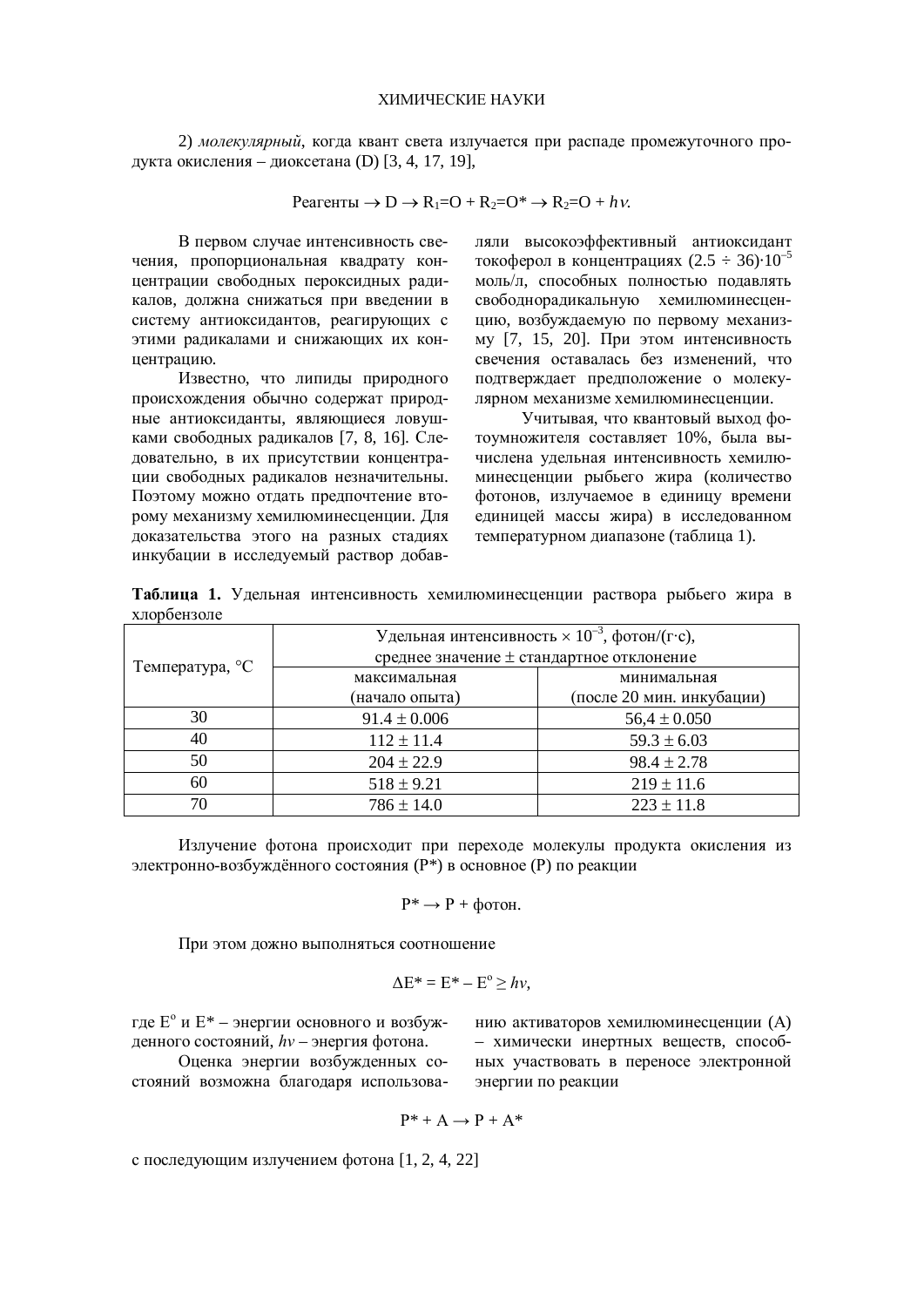Нами были использованы лва активатора – 9, 10-дибромантрацен (ДБА) и хелат европия (XE), энергии возбужденных состояний которых ( $\Delta E^*$ ) равны 297 и 243 кДж/моль соответственно[1, 2, 4]. Концентрацию хелата европия варьировали в диапазоне от 9.76 $\cdot 10^{-5}$  до 36.4 $\cdot 10^{-5}$ моль/л, что соответствовало усилению хемилюминесценции в 7 ÷ 23 раза. Диапазон концентраций ЛБА составлял  $2.27 \div 25$  ммоль/л. Это соответствовало усилению хемилюминесценции в 1.27 ÷ 4.4 раза. Эффективный перенос энергии с электронно-возбужденных молекул продуктов окисления (Р\*) на молекулы активаторов говорит о том, что энергетические уровни возбужденных состояний продуктов окисления липидов рыбьего жира расположены выше уровней активаторов, т.е.

$$
\Delta E^*_{P} \ge \Delta E^*_{ABA} = 297 \kappa \Lambda w \text{ and } \Delta E^*_{XE} = 243 \kappa \Lambda w \text{ and }.
$$

Возможность многократного усиления хемилюминесценции активаторами показывает, что их квантовый выход люминесценции и время жизни возбужденных состояний много больше, чем у продуктов окисления P<sup>\*</sup>, имеющих предположительно кетонную природу [1].

Значения интенсивности хемилюминесценции, полученные при одной и той же глубине (по времени) процесса инкубации, но при разных температурах, были использованы для построения графиков температурных зависимостей в координа- $\text{tax } \ln I_t \div 1/\mathbf{T}$ , где  $I_t$  – интенсивность хе-МИЛЮМИНЕСЦЕНЦИИ В МОМЕНТ ВРЕМЕНИ t, **T** – абсолютная температура. Таким образом были получены температурные зависимости хемилюминесценции, соответствующие моментам времени инкубации 60, 120, 180, 300, 480, 780 и 1200с. Коэффициенты корреляции превышали 0.97 и являлись значимыми для уровня P = 0.0001 согласно t-критерию Стьюдента. Линейные коэффишиенты наклона полученных прямых были использованы для вычисления энергии активации, значение которой (± стандартное отклонение) составило  $43.8 \pm 2.5$ кДж/моль. Эта величина близка к значению 41.9 кДж/моль полученному для линоленовой кислоты в работе [21].

По результатам работы можно заключить, что источником хемилюминесценции липидов, содержащих антиоксиданты, являются промежуточные продукты окисления молекулярной природы. Полученные количественные характеристики могут быть использованы для разработки методов мониторинга перекисного окисления липидов и детализации механизмов оксихемилюминесценции, что будет являться предметом дальнейших исследований.

## СПИСОК ЛИТЕРАТУРЫ:

1. Беляков В.А., Васильев Р.Ф. // В сб. Молекулярная фотоника. Л.: Наука. Ленингр. отд. 1970. С. 70

2. Беляков В.А., Васильев Р.Ф., Федорова Г.Ф. // Изв. АН СССР. Сер. физ. 1973. T.37. №4. C. 747.

3. Беляков В.А., Филиппова Т.В., Заседателев С.Ю., Блюмберг Э.А. Хемилюминесценция при окислении непредельных углеводородов // Изв. АН СССР. Сер. хим. 1979. С. 1485–1489.

4. Беляков В.А., Васильев Р.Ф., Федорова Г.Ф. // Изв. АН СССР. Сер. хим. 1983. №12. C. 2709–2717.

5. Беляков В.А., Васильев Р.Ф., Иванова Н.М., Минаев Б.Ф., Осяева О.В., Федорова Г.Ф. // Изв. АН СССР. Сер. физ. 1987. T. 51. №3. C. 2709.

6. Беляков В.А., Васильев Р.Ф., Федорова Г.Ф. // Кинетика и катализ. 2004. T. 45. № 3. C. 355.

7. Бурлакова Е.Б., Храпова Н.Г. // Успехи химии. 1985. Т. 54. С. 1540.

8. Бурлакова Е.Б. //Рос. хим. ж. 2007. T.51. № 1. C. 3.

9. Васильев Р.Ф., Федорова Г.Ф. //Кинетика и катализ. 2004. Т. 45. С. 695.

10. Васильев Р.Ф., Наумов В.В., Трофимов А.В., Федорова Г.Ф. //Методы